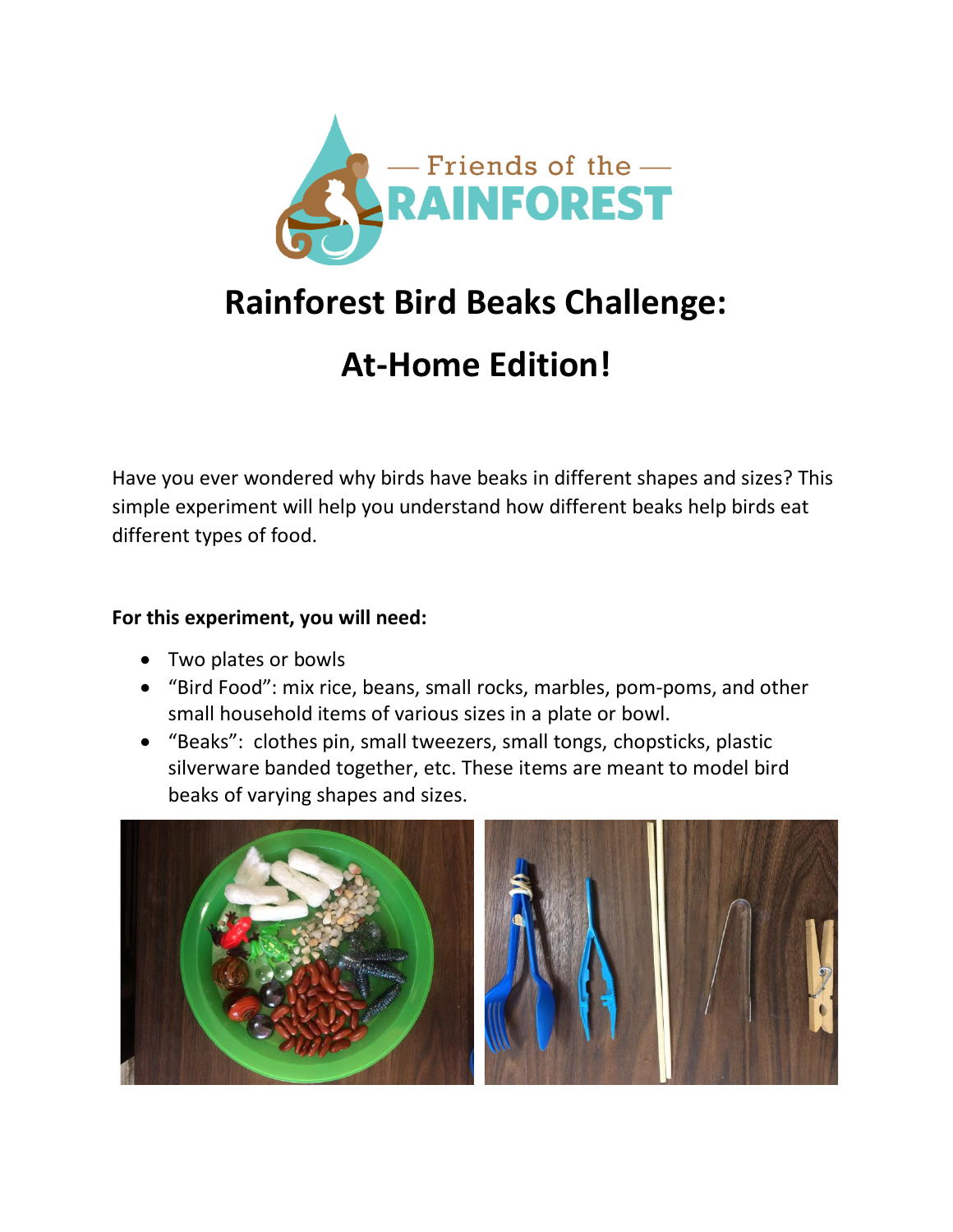#### **Instructions:**

- Choose a beak model and practice transferring the "bird food" from one plate to another.
- After a minute, stop. Choose another beak and try again for another minute.
- Repeat this with each of your beak models.

#### **As you are working, think about:**

- Which beak(s) allows you to pick up the most *small* foods?
- Which beak(s) allows you to pick up the most *large* foods?
- Which beak(s) allow you to pick up a *variety of sizes* of food?
- Can you match the shape of the beak you're using to a bird beak in the photos below?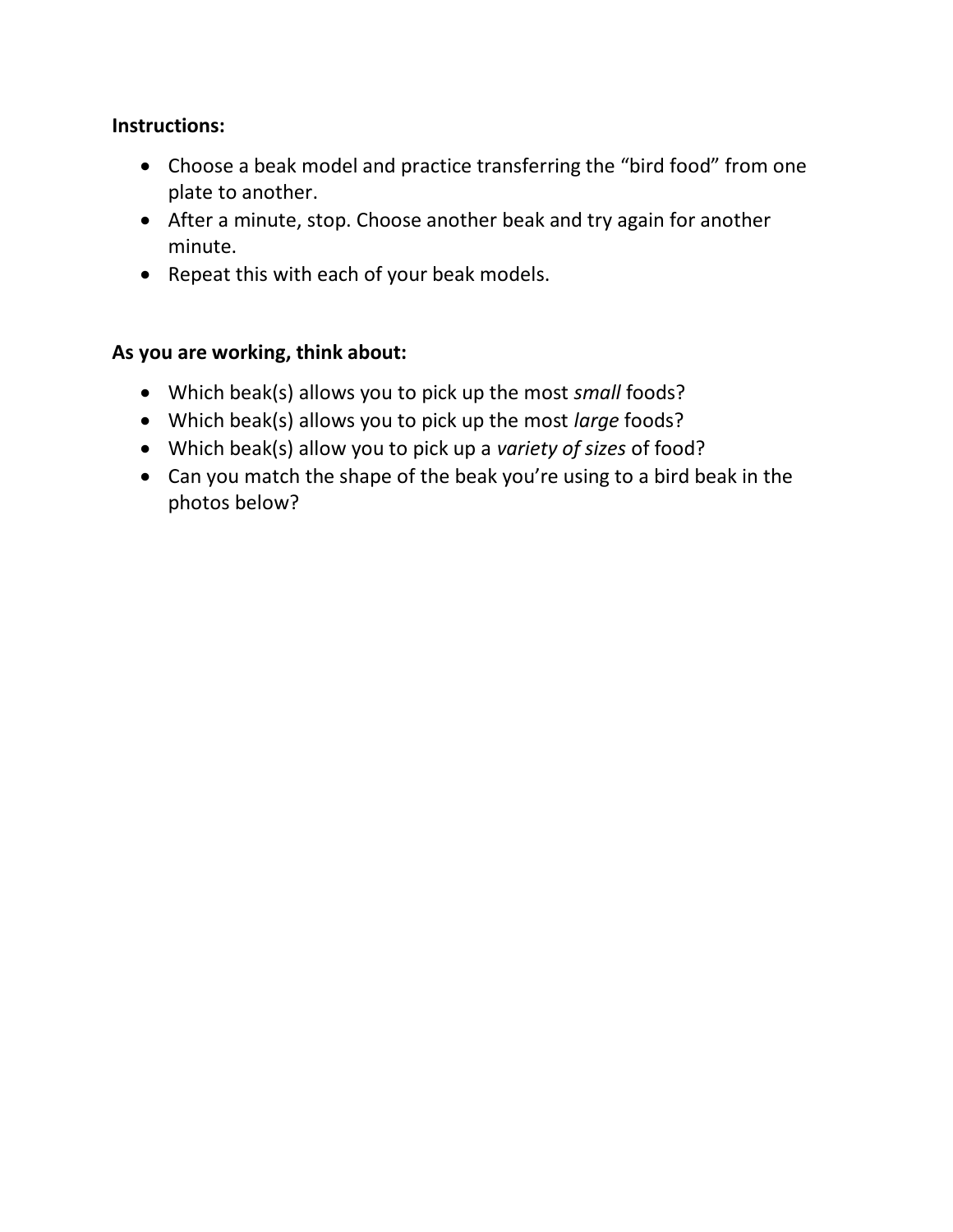

#### **Scarlet Macaw**

The scarlet macaw's beak is shaped to be very strong for cracking open nuts, and large enough to fit a variety of sizes of fruit and nuts.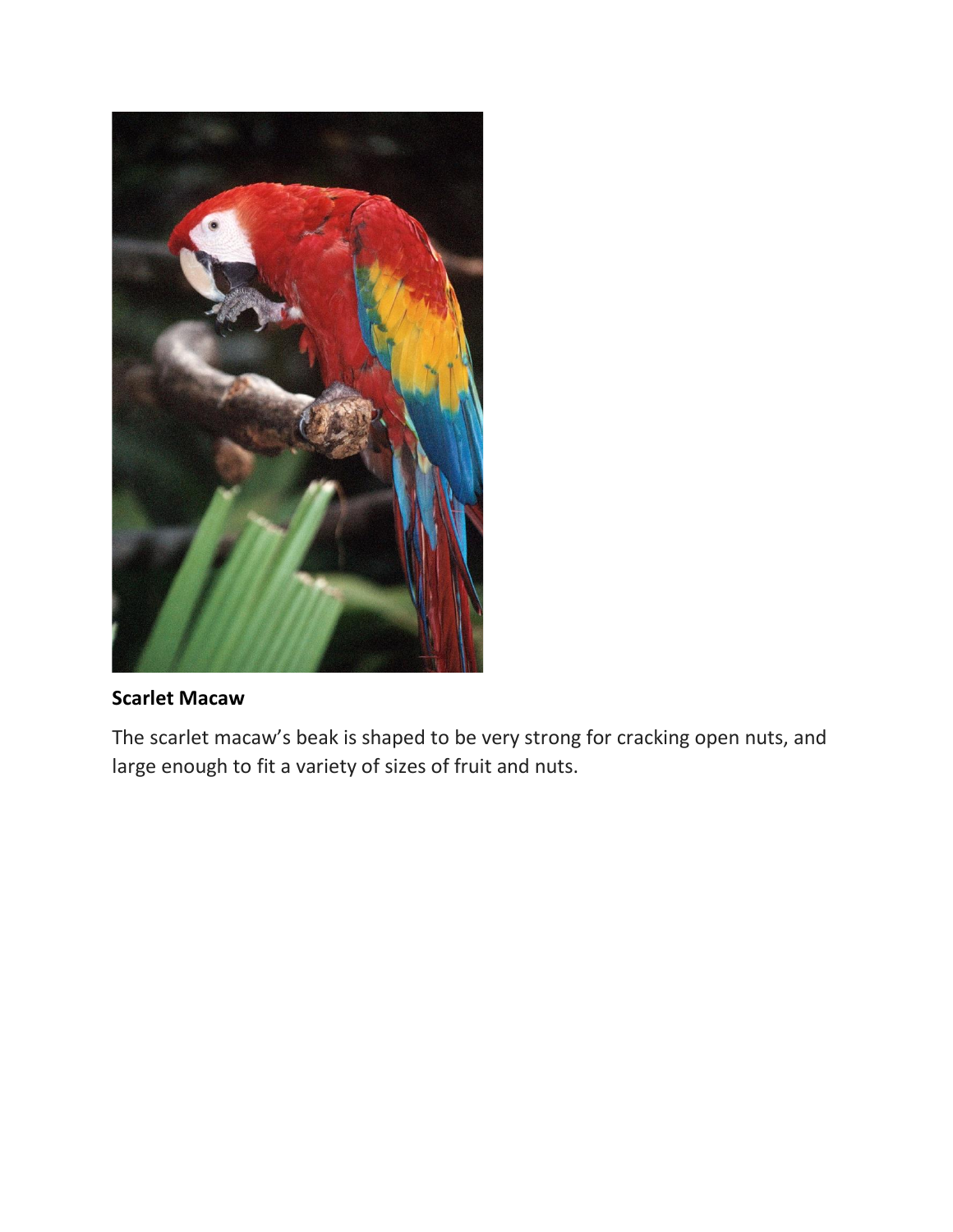

## **Resplendent Quetzal**

Quetzals eat small or soft animals that can fit in their small beaks, like insects and lizards.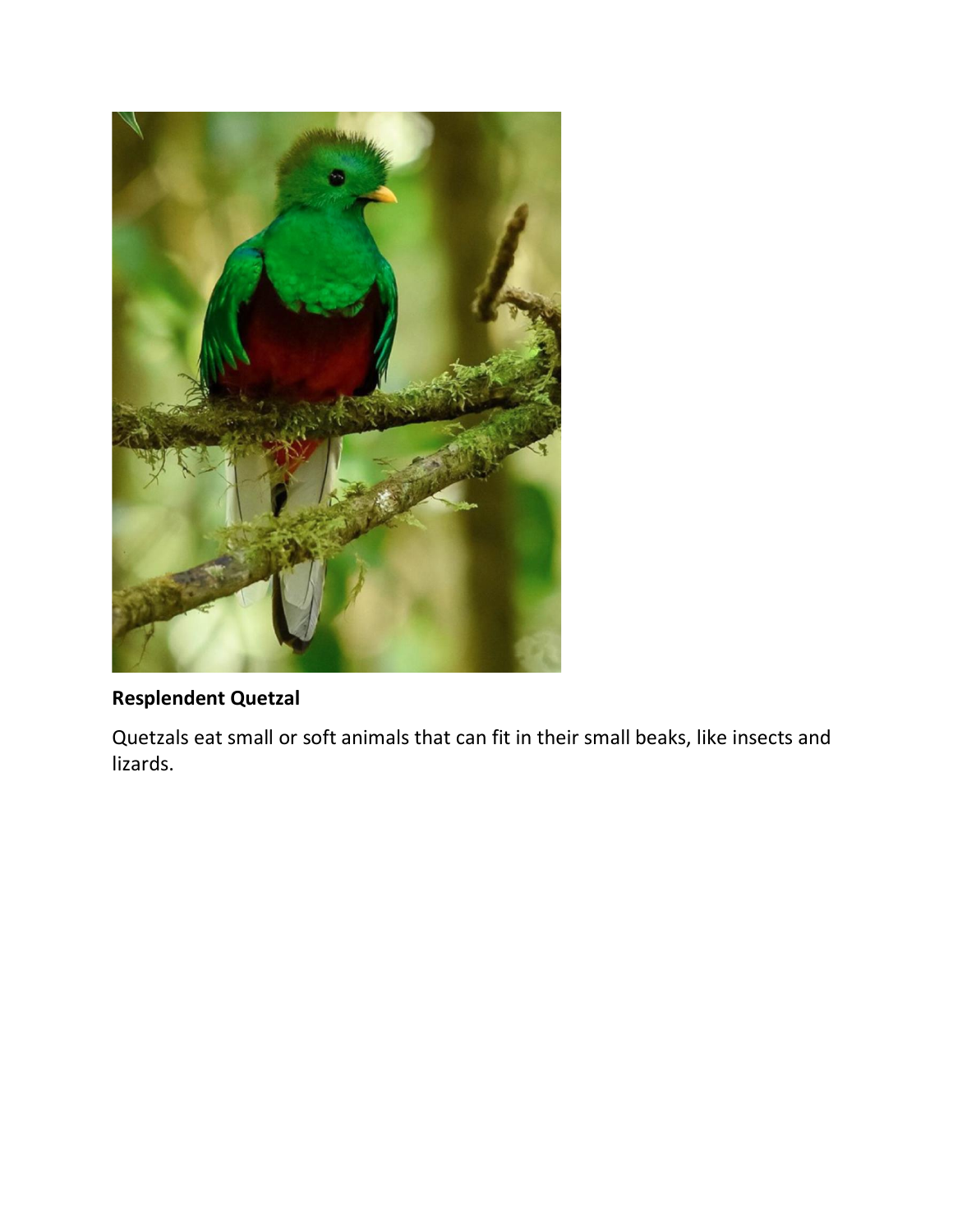

### **Keel-Billed Toucan**

The toucan's beak is large to fit high-energy foods like eggs, and baby birds from other species' neighboring nests!